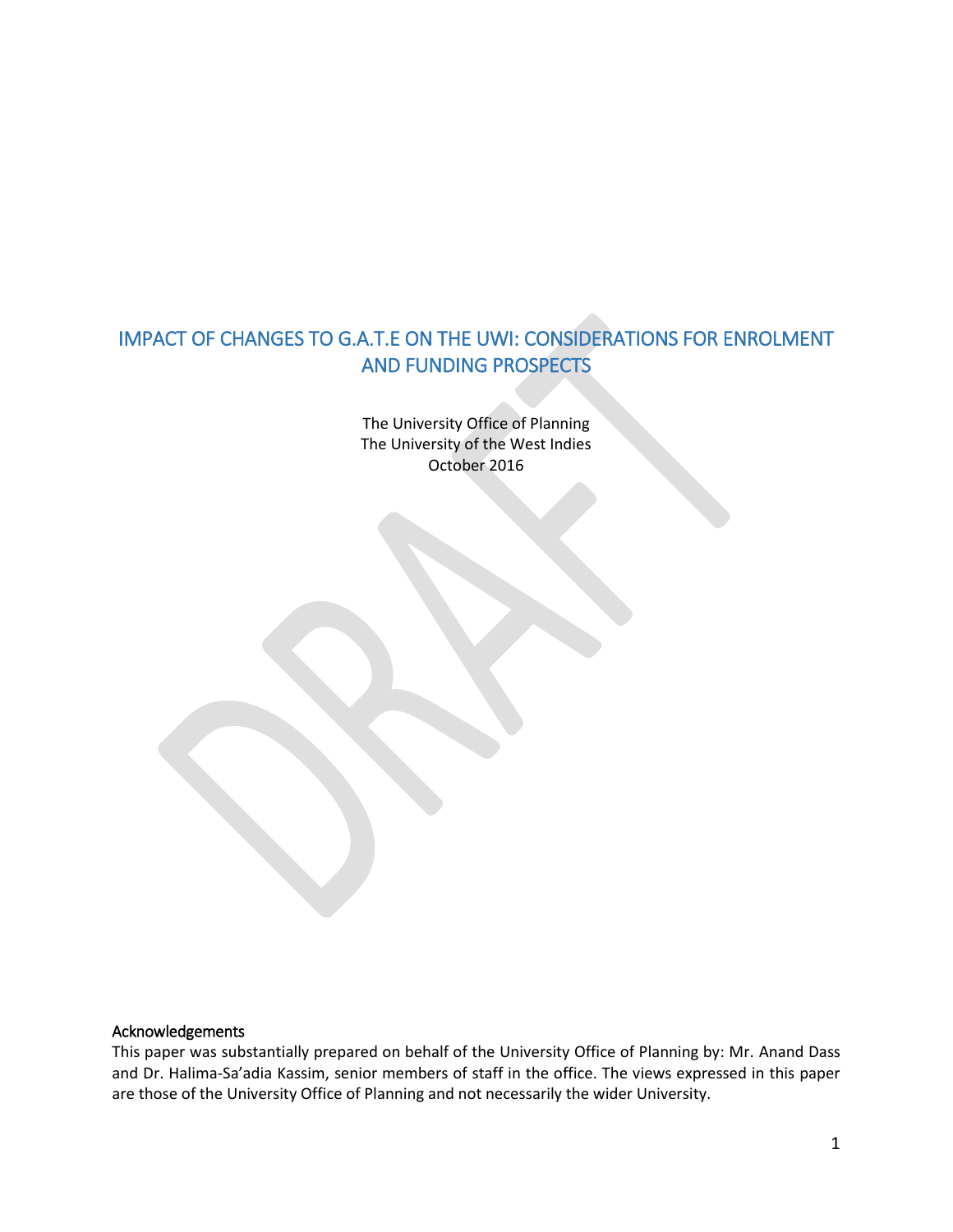## **Introduction**

Trinidad and Tobago is one of the few countries in the world that offers tuition-free tertiary level education. This is offered through a programme called GATE: Government Assistance for Tuition Expenses. The government has been providing assistance to its tertiary level education enrolled students since 2001. However, the programme has come under severe pressure due to a precipitous fall in oil price (a major source of revenue for the Government of Trinidad and Tobago). The 2017 Budget Statement presented by the Minister of Finance on  $30<sup>th</sup>$  September 2016 indicated that following a series of public consultations, GATE has been reformulated. The following approach was announced in the Budget and would become reality for the most part in the 2017/2018 academic year.

### Financing tertiary education

- Increase in the loan ceiling for students at local institutions will be raised to \$35,000 annually while the loan ceiling for international students stays at \$75,000 from August 2016
- Government will establish a National Education Savings Fund, and will consider offering education savings bonds
- Introduction of means test for tertiary funding from the academic year 2017/2018 with relief being adjusted as follows:
	- $\circ$  students whose household income falls below \$10,000 per month will be eligible for 100% funding;
	- $\circ$  students whose household income is above \$10,000 per month students would be required to pay 25% of their tuition fees; and
	- $\circ$  students whose household income is above \$30,000 students would be required to pay 50% of their tuition fees.

## Funding for education programmes outside of the UWI St Augustine Campus:

- students enrolled in non-medical programmes at regional campuses of the University of the West Indies (UWI) which are offered at The UWI will only be funded at the equivalent level of funding at the St. Augustine Campus.
- students in the medical programme at St. Georges University, Grenada will no longer receive funding as it was one of the most expensive programmes and also that based on studies the enrollment figures were 'very low'.

## Accredited institutions:

 only institutions and programmes accredited by the Accreditation Council of Trinidad and Tobago (ACTT) would receive funding.

### Postgraduate programmes:

• students pursuing post-graduate programmes would be funded subject to their programmes being in alignment with the country's developmental needs.

### General:

- students would only be funded for one undergraduate programme and one post-graduate programme
- students over the age of 50 will no longer receive funding.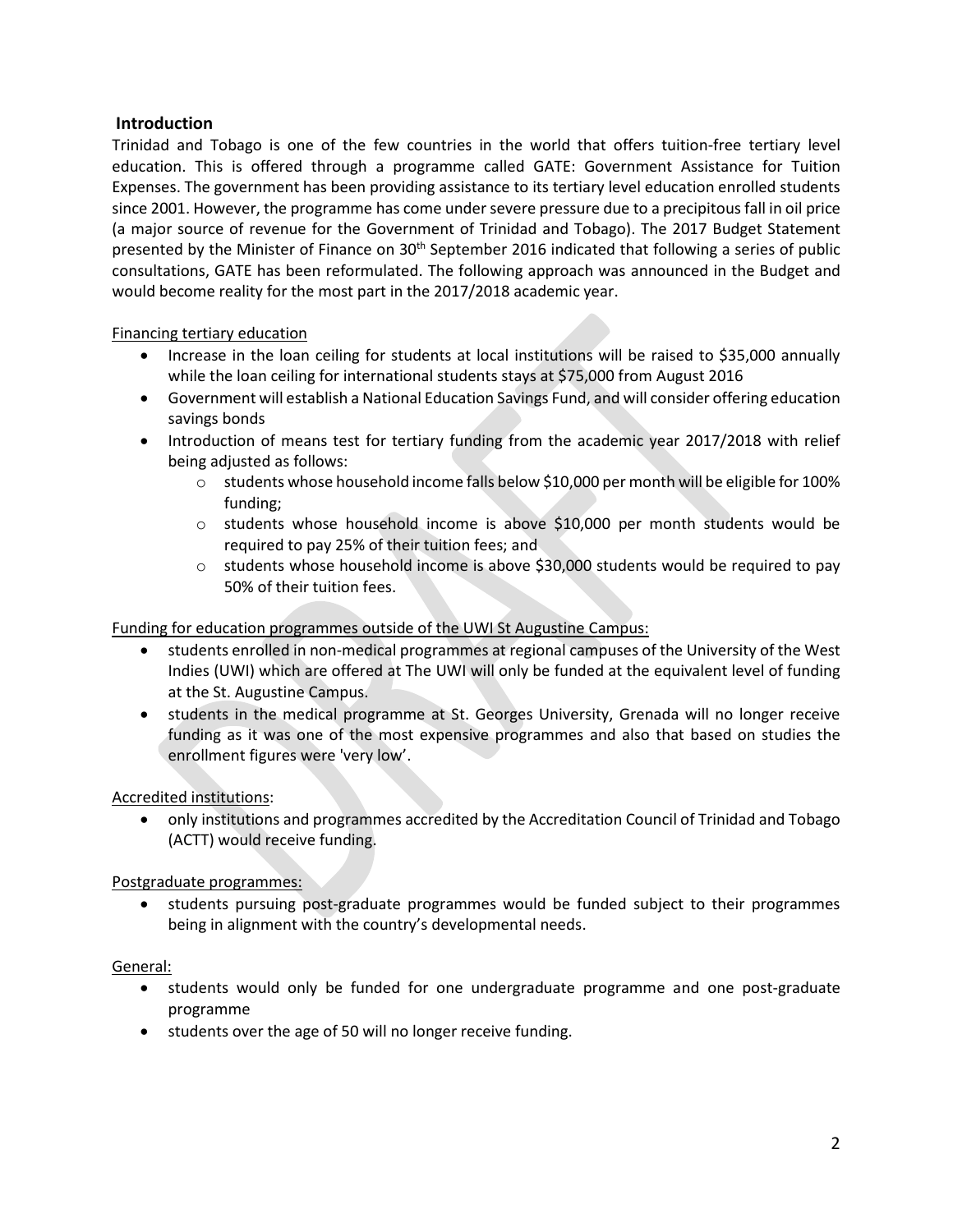#### **Financing tertiary education - tuition fee subsidies**

The approach articulated in the Budget Statement is intended to promote cost containment and a rationalisation of subsidies and transfers. According to the Minister of Finance, it will allow the government to reduce expenditure on the GATE programme from \$650 million in 2016 to \$600 million in 2017, with a further reduction to \$500 million in 2018. Also, in the context of global debates on whether tertiary education is a public, private or a quasi-public good, and the extent to which benefits are shared by the state, society and the individuals, it is not unreasonable for the costs to be shared. As such, the Government of the Republic of Trinidad and Tobago has (re)introduced a cost sharing approach in 2016.

It will be recalled that previously, students contributed to the cost of their education. The following are some examples of the approaches to tuition fees over the years.

### CESS: 1990 TO 2000

In the wake of the recession in the 1980s, the Government introduced the Student CESS Act in 1989. The CESS was a 10% charge on the economic cost of attending university (Hosein and Franklin 2011, 6). The University Grants Committee (UGC) recommended that for 1996/1997, 15% of economic costs should be made up of tuition fees and in 1997/1998 a further adjustment was made by the UGC that tuition fees would be 20% of economic costs with future reviews (Downes 2013). Loans were available from the commercial banks on behalf of the Government, under the usual requirements, for any students wishing to attend university but who could not afford the tuition.

### Dollar for Dollar 2001 to 2003

After 1998, the economic environment in Trinidad and Tobago improved, resulting in buoyant economic growth rates leading the government to make modifications to the funding of tertiary institutions. One of the outcomes was the Dollar for Dollar initiative (DfD) introduced in 2001, which represented a lump sum subsidy paid by the Government to local students enrolled at selected tertiary institutions in the country. Students applying for the DfD facility had 50% of their tuition fees covered by the state.

#### GATE: 2004 TO 2016

In 2004, the Government introduced the GATE programme, which not only guaranteed 50% of tuition fees but also, through a means testing approach, offered additional funding up to a maximum of full financial assistance for tuition fees to deserving applicants (Hosein and Franklin 2011, 7).

Subsequent to 2004, oil prices increased astronomically which resulted in a significant increase in revenues to the Government. This windfall from the oil positive oil price shock led the Government to introduce a modified version of the GATE programme that was introduced in 2006 (here after referred to as the Oil Windfall GATE). Oil windfall GATE financed the full cost of tertiary education for all students (Hosein and Franklin 2011, 7). However, there were certain stipulations to access oil windfall GATE namely: (i) a student had to be registered in an approved programme at an accredited institution, (ii) students had to meet the stipulated requirement for the rate of progress in that programme and required to work in Trinidad and Tobago for three years irrespective of the level of tertiary level funding received.

The government in 2006 introduced the Higher Education Loan Programme (HELP), which is special soft loan facility that funds non-tuition costs for undergraduate and postgraduate students in their various programmes at accredited TLIs.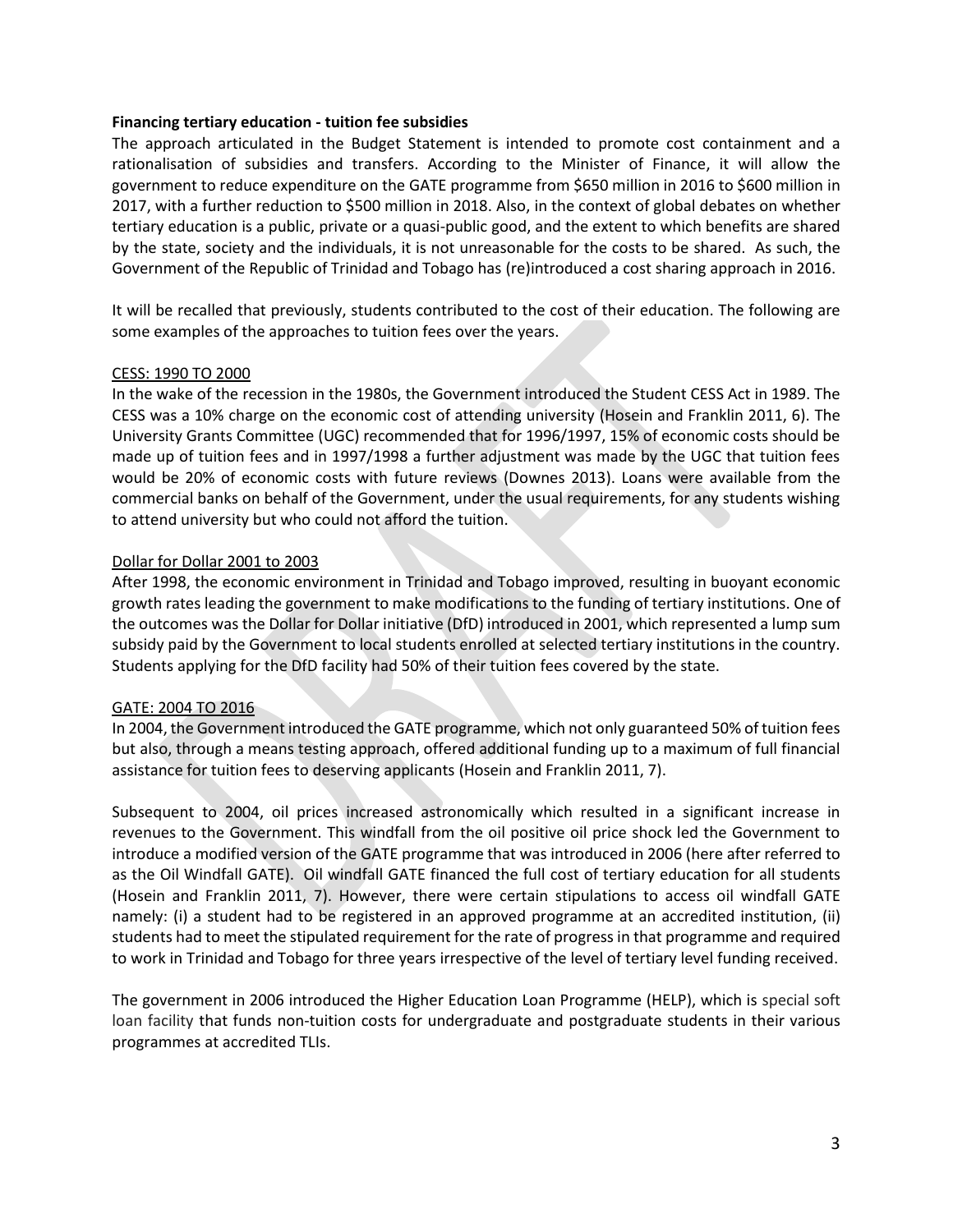Indeed, as the research shows, since the 1990s, there has been different methods employed in dealing with tuition payments at the tertiary level. It is clear however, that the aim of all the schemes was to promote widening of participation and equal opportunity for all, to tertiary education.

To better understand the implications of modification of GATE in 2017, it useful to examine how tuition fee subsidisation impacted enrolment and access for Trinidad and Tobago nationals over the years at the University of the West Indies (UWI). The data in Chart 1 below suggest that enrolment expanded significantly with the introduction of the DfD and subsequent GATE initiatives. Overall, there was a cumulative increase of 170%, moving from 6,967 students in 2000/2001 to 18,814 students in 2014/2015. This represents, an absolute increase of 11,847 students over a 15 year period *(see Chart 1)*.



*Note due to the availability of reliable data for 2015/2016 the most recent verifiable data was used to show trends over the last fifteen years.*

## **Implications of imposition of tuition fees: The recent case of Barbados**

To appreciate the potential impact on enrolment in The UWI St. Augustine Campus, it is useful to look at a recent case study of a similar policy shift from no tuition payment to payment for tertiary education. The Barbados case is reviewed below. For the first time in post-Independent Barbados, Barbadians were required from 2014 to pay tuition fees to attend The UWI. This was a departure from the concept of democratisation of the society through education which served as a vehicle for the advancement of working class children in Barbados, and to some extent the Eastern Caribbean. Inevitably, the new policy impacted access to tertiary education from persons in the lower socio-economic class in society. Effective 2014 Barbadian citizens pursuing studies at campuses of the UWI were required to pay tuition fees (20% of economic cost), while the Government continued to fund 80% of economic costs.

According to the most recent scale of fees, tuition fees for undergraduate students in the Faculties of Humanities and Education, Social Sciences, and Science and Technology are BD\$5,625 for a full time student (half for part-time) and economic cost is BD\$28,125. For the Faculty of Law, tuition fees are BD\$8,808 and economic cost BD\$44,040, while for the Faculty of Medical Sciences — Clinical tuition fees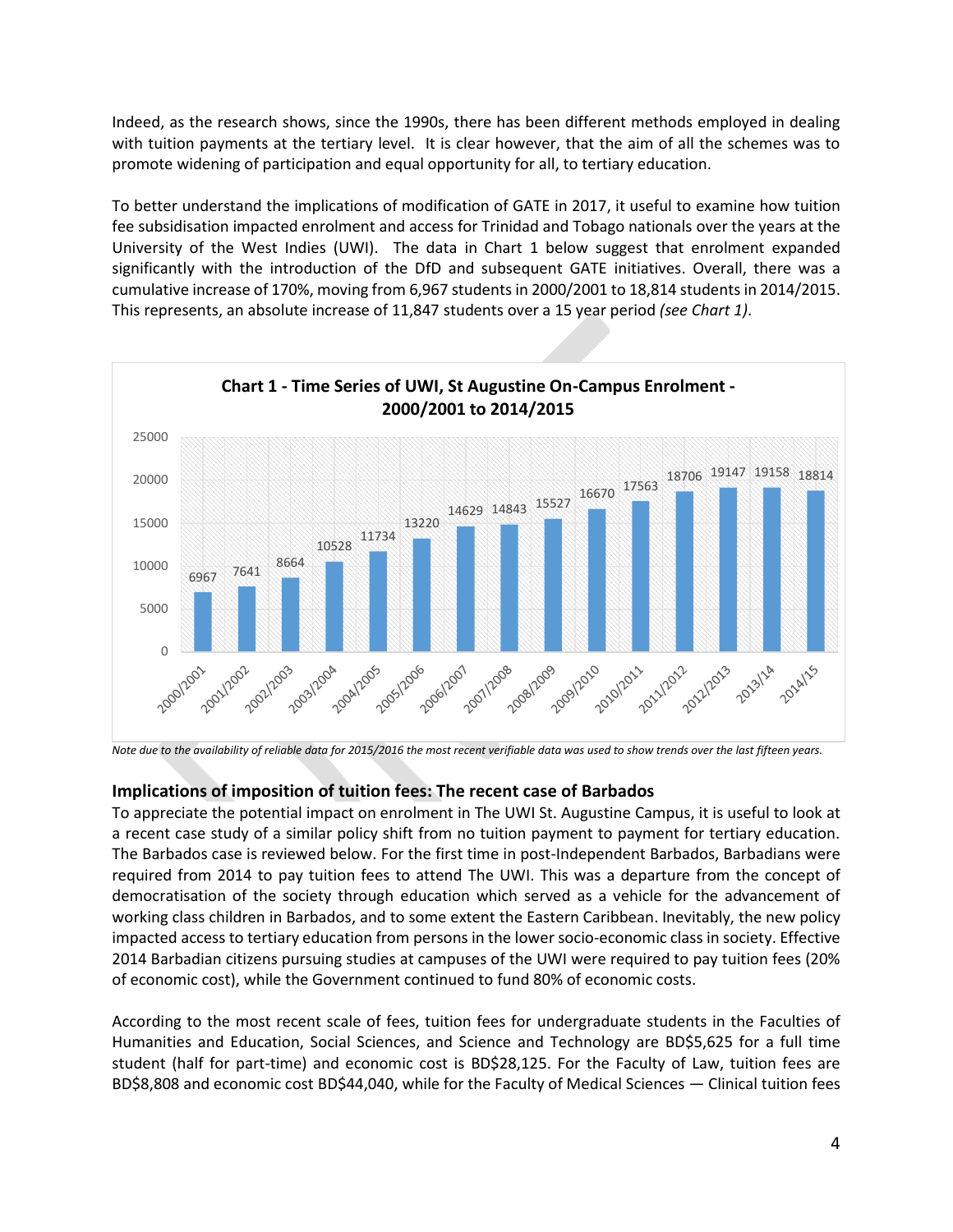are BD\$16,618 and economic cost BD\$83,090, and for Medical Sciences — Pre-Clinical tuition fees are BD\$65,000.

Barbados also introduced a financial support assessment (means test) for undergraduates studying at the campuses of the UWI and based upon meeting the eligibility requirements; will provide full or partial support.

With the introduction of this tuition fee policy, there has been a significant decline in enrolment of approximately 30% over the first two years since its implementation. The introduction of the policy resulted in the campus devising new strategies to address the challenges to Access. One critical initiative has been the hosting of a private sector loans fair in which banking entities, credit unions and insurance companies were invited to the Campus to give students information on accessing educational loans.



## **What are the possible implications of changes in oil windfall GATE on enrolment at St Augustine campus?**

While the imposition of tuition fees at Cave Hill has impacted significantly on enrolment it is not expected that this precipitous fall will happen at The UWI St. Augustine given that, the new measures to modify oil windfall GATE appears to be less harsh compared to the Barbados case. The expected introduction of tuition fees will range from 0% to 10% at St Augustine as opposed to 20% at Cave Hill. Table 1 shows the fees payable at St Augustine Campus in 2016/2017 by all students sponsored for economic cost by the governments of countries contributing to the University. As noted earlier, students who are nationals of Trinidad and Tobago would pay no tuition fees for 2016/2017 academic year. Using the tuition fees provided for St Augustine in 2016/2017, the possible cost to be borne by the student in 2017/2018 is calculated by programme using the scale provided in 2017 Budget. Table 1 below provides an indication of this.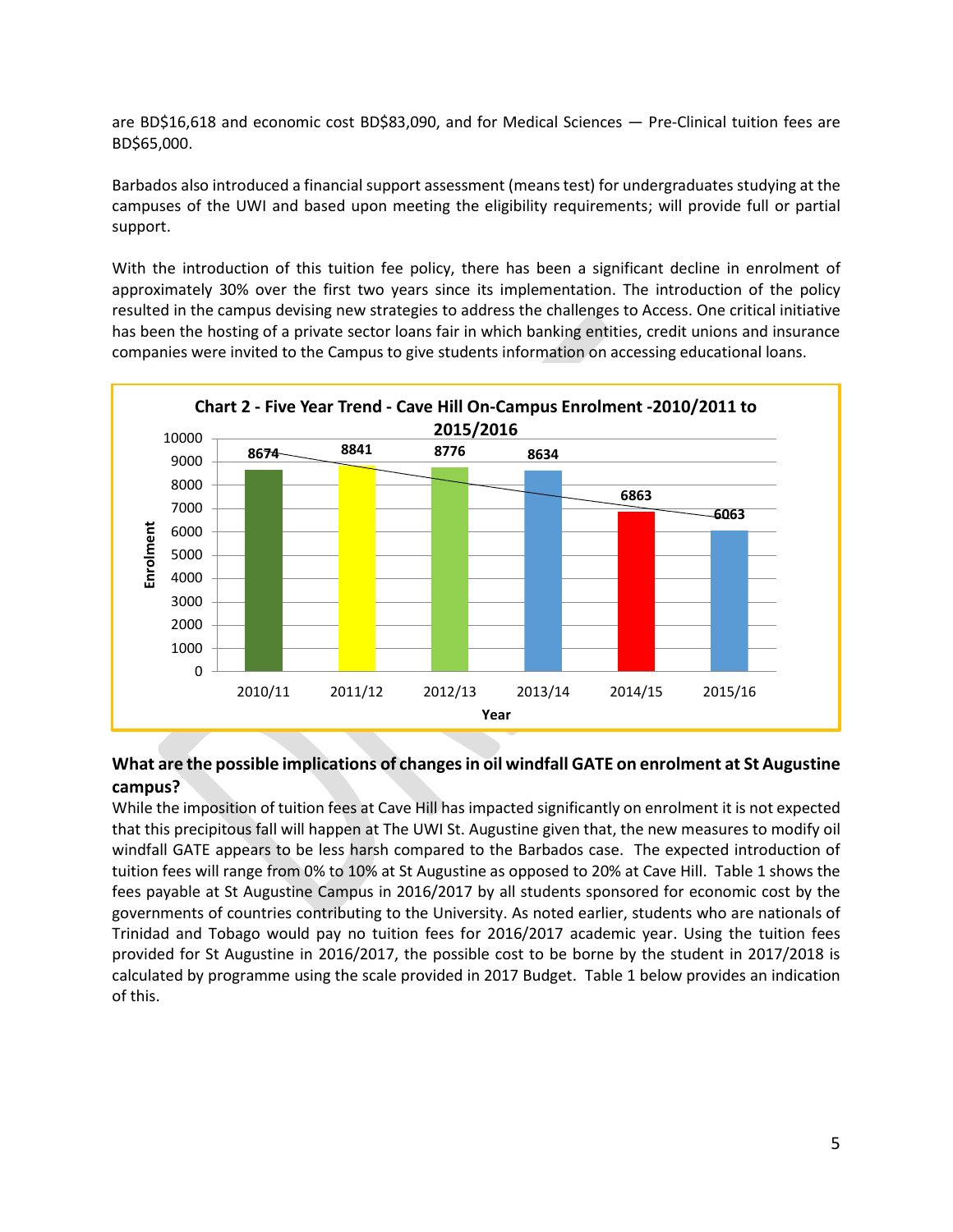| Table 1: Indicative undergraduate tuition fees by programme at St Augustine Campus based on the<br>2016/2017 tuition fees |                                 |                                                                                 |                                            |                                         |
|---------------------------------------------------------------------------------------------------------------------------|---------------------------------|---------------------------------------------------------------------------------|--------------------------------------------|-----------------------------------------|
| Faculty                                                                                                                   | <b>Tuition fees</b><br>per year | Indicative tuition fees for 2017/2018 under the new cost-sharing<br>arrangement |                                            |                                         |
|                                                                                                                           | (TTS)                           |                                                                                 |                                            |                                         |
|                                                                                                                           |                                 | <b>Monthly income</b><br>under \$10,000:                                        | <b>Monthly income</b><br>\$10,000-\$20,000 | <b>Monthly income: Over</b><br>\$12,000 |
| Humanities and Education (3)<br>years)                                                                                    | \$12,000                        | Free subject to<br>grade                                                        | \$3,000/yr                                 | \$6,000 /yr                             |
| Social Sciences (3 years)                                                                                                 | \$12,000                        | requirements                                                                    | \$3,000 / $vr$                             | \$6,000/vr                              |
| Engineering (3 years)                                                                                                     | \$18,000                        |                                                                                 | \$4,500 / $vr$                             | \$9,000 /vr                             |
| Medical Sciences (5 years)                                                                                                |                                 |                                                                                 |                                            |                                         |
| <b>MBBS</b>                                                                                                               | \$71,100                        |                                                                                 | $$17,775$ /yr                              | $$35,550$ /yr                           |
| Doctor of Veterinary<br>Medicine (DVM)/ Doctor of<br>Dental Surgery (DDS)                                                 | \$75,000                        |                                                                                 | \$18,750 /yr                               | \$37,500/yr                             |

Despite the more benign modifications to oil windfall GATE compared to the Barbados case, The UWI St. Augustine Campus should brace for some fall out. The possible impacts are:

*Institutional level:* 

- Reduction in the anticipated revenues from tuition fees due to less students paying
- Increase in the economic cost per student resulting in increasing fees over time
- The need for the introduction of new financial aid or incentives and support systems
- Increase in part-time students as individuals work to finance their education which means that the institution has to put in place additional support systems for part-time students

### *Individual-level:*

Higher cost of access to tertiary education could significantly increase their debt burden.

Inequalities and access to tertiary education remains a concern given the tertiary education participation rate. In the region, only 15% of secondary graduates go on to tertiary education, which is about half the OECD average enrolment rate of 28% (ECLAC 2015, 23). At the 2015/2016 midyear budget review, the government indicated that the rate of participation in tertiary education moved from 11% in 2003 to over 55% tertiary education participation rate. Financial aid contributes to improving access thus having a positive effect on enrolment rates. The modified oil windfall GATE will possibly impact this participation rate.

### *Impact on Age Profile*

The UWI student demographic profile showed that over the last four years, the age distribution of university population did not significantly change with the 55 years and over representing just over 5% of the total student population. The Budget Statement referenced that students over the age of 50 will no longer receive funding. Population data for 2015 from the UN Population Division suggests that the over 50 population is over 25% of the total population. The new measure presupposes that persons aged 50 and over form part of the economically active sub-population and as such, can afford to finance their own education. However, this group may be pursuing tertiary education for a number of reasons – a lifelong dream, an opportunity for a second or third career post-retirement (contract work), retooling, etc. As the population is living longer (an average of 70 years and over) there is also a commensurate increase in retirement age especially for economic reasons and as such, population over 50 years pursuing education can also be expected to increase. The expected impact of the modification of oil windfall GATE on this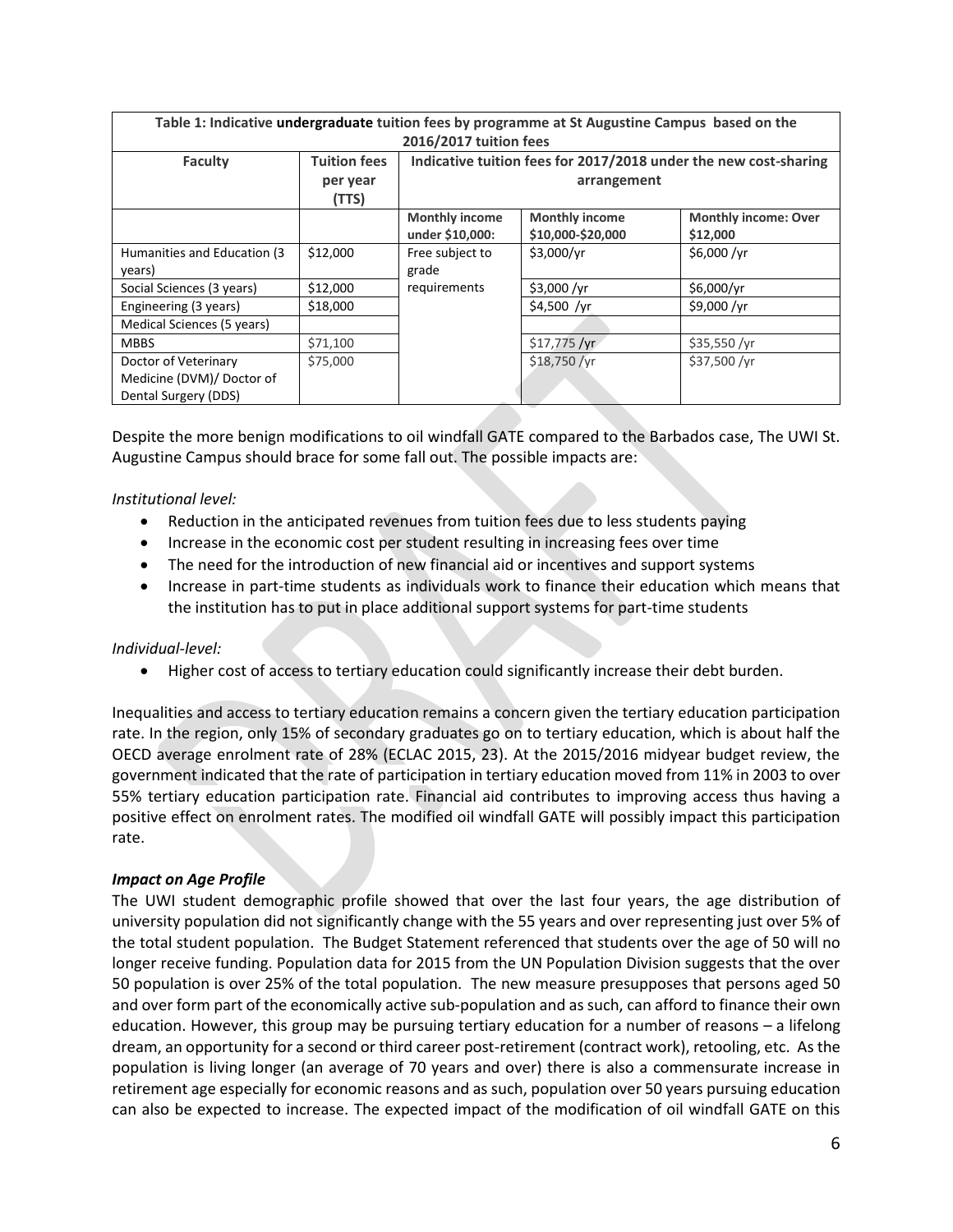**Table 2: Student enrolment by age group – St Augustine campus Campus/Age Group** 2010/11 2012/13 2014/15 **Headcount % Dist. Headcount % Dist. Headcount % Dist.** 24 and under 10,094 57.5% 10,452 54.6% 9,290 49.4% 25 to 34 | 4,485 | 25.5% | 5,285 | 27.6% | 5,844 | 31.1% 35 to 44 1,752 10.0% 2,004 10.5% 2,210 11.7% 45 to 54 921 5.2% 1,081 5.6% 1,052 5.6% 55 and Over 311 1.8% 325 1.7% 418 2.2% Total 17,563 19,147 18,814

area will be minimal, but the future prospects of persons over 50 wanting to study is where The UWI might lose some enrolment. Table 2 below provides some insights into this population.

## *A look at Means testing*

In relation to the means testing, the only information available to date is that a special team from the Ministry of Education will be identified for the management and administration of the Means Test and that students from households with income below a certain level will be eligible for full funding. Means tests increase administrative costs (overhead), due to the work of determining eligibility and verifying that the criteria is satisfied. Conversely, it may be argued that the associated administrative costs may offset the savings earned by universal programmes. Targeting aid at lower income households also entails that information has to be specifically directed by them so as not to create further inequities. This entails additional costs.

It is still unclear what percentage of the population have household incomes below the \$10, 000 per month. According to the *Trinidad Guardian* (2015:03:16), by 2012, the most up to date Continuous Sample Survey of Population (CSSP), 42.95% of the population worked for an income below the average and 8.5% of the population worked for more than twice the average income (\$4,955). The focus of the means test is on household earnings however; other proxy measures may need to be considered such as household assets to determine household welfare. Proxy measures such as household assets are important where there is a high level of informality.

Higher education also has additional costs associated with non-tuition expenses such as administrative fees. In the case of The UWI, students pay approximately TT\$\$1465 which includes caution money (first years students only and refundable on completion), identification card (first issue only), guild fees, a health plan, amenities fee, etc. in their first year and TT\$845 thereafter. There is also hidden costs associated with programmes/courses and living and accommodation costs for students who live either in the Halls of Residence or in off-campus accommodation. The UWI conducted a non-tuition student expense survey in November 2014 at St. Augustine campus which showed that rental and mortgage costs represented 11% of overall expenses incurred by students. Non-UWI medical expenses and food costs were 10% and 14%, respectively of overall expenses. Costs for books and stationary were also high and accounted for 20% of overall expenses, while computer software and printing supplies was 7%. In this regard, note is taken of the HELP programme that can assist with non-tuition costs.

### *Cost-sharing strategies*

With the reduction of universal funding for tertiary education the increased loan ceiling for students studying at local institutions has increased as noted in the 2017 Budget. At the same time, concern lies with what guarantee is there that there will not be an increase in interest rates and other charges on student loans. While a well-structured student loan system can broaden access and support greater equity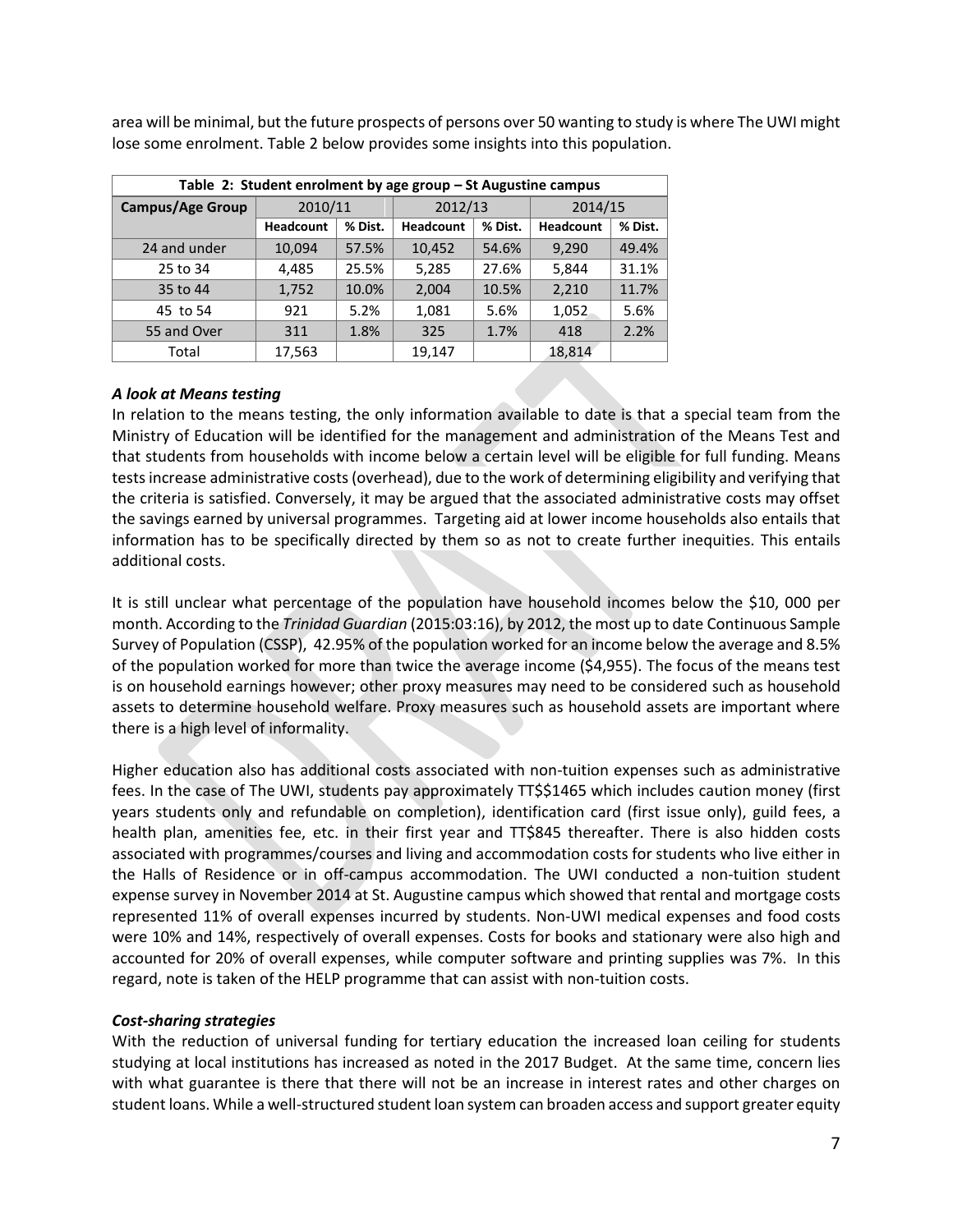in tertiary education, it imposes an additional cost on the student after graduation. This consideration is particularly important in the context of the absorptive capacity of labour markets for university graduates and potential earnings and their serving of loans. Cost-sharing mechanisms like student loans need to be seen as only part of a requirement for a comprehensive student financial support system.

### *Accredited Institutions*

The Budget presentation made certain policy statements regarding the funding of students at accredited institutions. *It should be noted that students enrolled in non-medical programmes at regional campuses of the UWI will only be funded at the equivalent level of funding at the St. Augustine Campus*. This will have implications for persons who want to study at other UWI campuses with higher cost for their programmes. The UWI might see a fall-off in Trinidadian students going to other Campuses of The UWI. This will have implications for the spirit of regionality which The UWI is trying to revitalise in its new strategic plan.

### **Conclusion**

The importance of developing a comprehensive system for funding tertiary education is critical while promoting social cohesion and equity and national and regional development. In that regard, financing mechanisms such as education savings plans, education development funds, and income contingent loans are seen as positive actions. For example, the Government recently announced that it would seek to establish a National Education Savings Fund and will encourage the private sector, via tax incentives, to make fund contributions for children of employees is seen as positive; though further details on its operationalisation is required. Issues relating to access and affordability for the 50 plus age to higher education, the student loan mechanism, the operationalising of the means test and the set of development goals used to determining funding for postgraduate programmes need to be further defined.